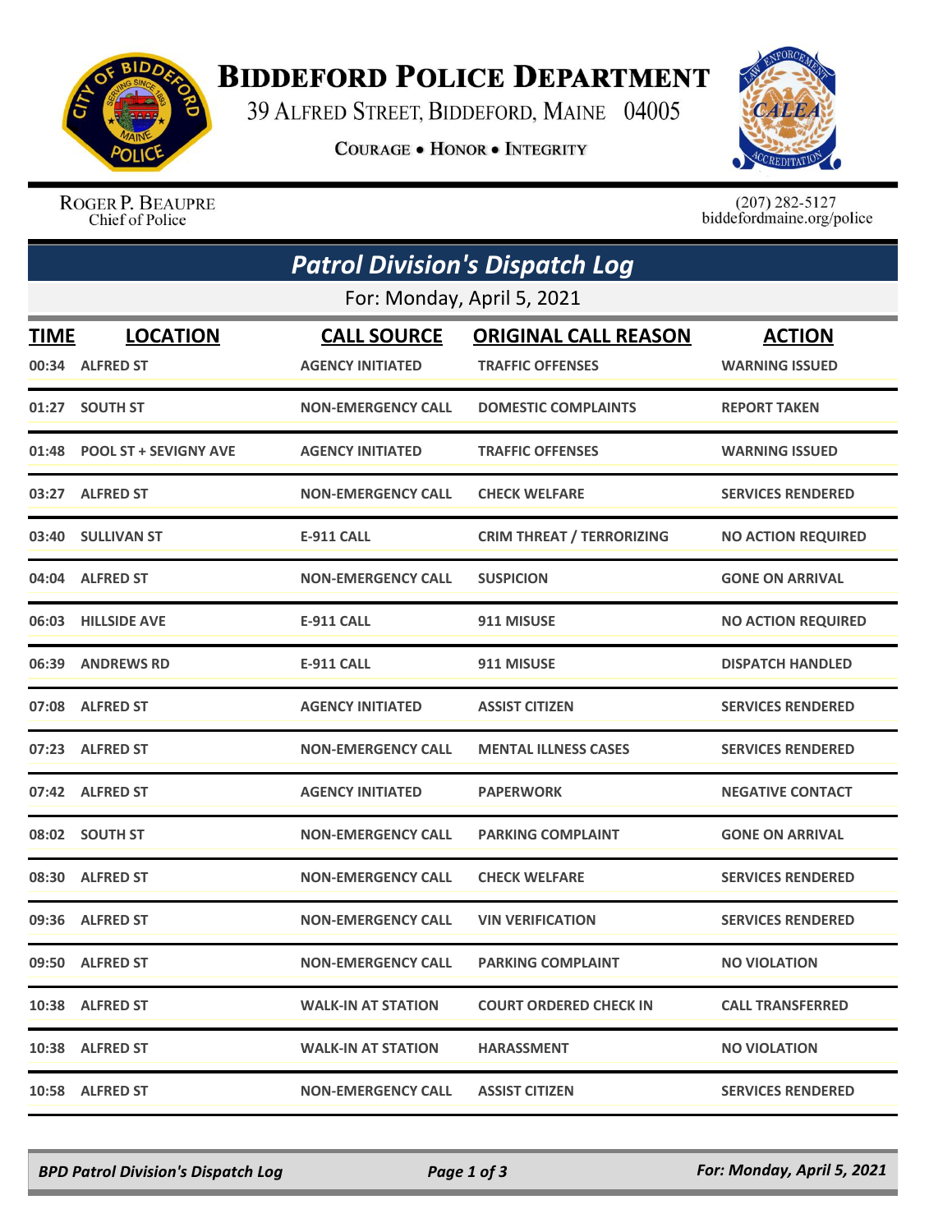| <b>TIME</b> | <b>LOCATION</b>                                              | <b>CALL SOURCE</b>                            | <b>ORIGINAL CALL REASON</b>                           | <b>ACTION</b>             |
|-------------|--------------------------------------------------------------|-----------------------------------------------|-------------------------------------------------------|---------------------------|
|             | 11:22 ALFRED ST                                              | <b>AGENCY INITIATED</b>                       | <b>PRO-ACTIVE DV RESPONSE TEAM</b>                    | <b>NO VIOLATION</b>       |
|             | 12:09 TAYLOR ST                                              | <b>WALK-IN AT STATION</b>                     | <b>PAPERWORK</b>                                      | <b>SERVICES RENDERED</b>  |
|             | 12:22 MAIN ST + ELM ST                                       | <b>NON-EMERGENCY CALL</b>                     | <b>ROAD HAZARD</b>                                    | <b>NO VIOLATION</b>       |
|             | 12:48 WENTWORTH ST                                           | <b>NON-EMERGENCY CALL</b>                     | <b>CIVIL COMPLAINT</b>                                | <b>SERVICES RENDERED</b>  |
|             | 13:50 OAK PL                                                 | <b>WALK-IN AT STATION</b>                     | <b>FRAUD / SCAM</b>                                   | <b>REPORT TAKEN</b>       |
|             | 13:54 HILL ST                                                | <b>AGENCY INITIATED</b>                       | <b>PROTECTION FROM ABUSE SERVICE PAPERWORK SERVED</b> |                           |
|             | 14:01 CRESCENT ST + SOUTH ST                                 | <b>AGENCY INITIATED</b>                       | <b>TRAFFIC OFFENSES</b>                               | <b>WARNING ISSUED</b>     |
|             | 14:36 ALFRED ST                                              | <b>WALK-IN AT STATION</b>                     | <b>PAPERWORK</b>                                      | <b>SERVICES RENDERED</b>  |
|             | 14:49 GOVE ST                                                | <b>NON-EMERGENCY CALL</b>                     | <b>HARASSMENT</b>                                     | <b>NO ACTION REQUIRED</b> |
|             | 14:53 GOVE ST                                                | <b>NON-EMERGENCY CALL</b>                     | <b>TRESPASSING</b>                                    | <b>REPORT TAKEN</b>       |
|             | 14:54 SUMMER ST                                              | <b>NON-EMERGENCY CALL</b>                     | <b>ARTICLES LOST/FOUND</b>                            | <b>NO ACTION REQUIRED</b> |
|             | 15:12 POOL ST                                                | <b>NON-EMERGENCY CALL</b>                     | <b>CIVIL COMPLAINT</b>                                | <b>CIVIL COMPLAINT</b>    |
|             | 15:24 HILL ST                                                | <b>AGENCY INITIATED</b>                       | <b>TRAFFIC OFFENSES</b>                               | <b>VSAC ISSUED</b>        |
|             | 15:45 MAIN ST                                                | <b>NON-EMERGENCY CALL</b>                     | <b>SUSPICION</b>                                      | <b>SERVICES RENDERED</b>  |
|             | 15:46 ELM ST                                                 | <b>NON-EMERGENCY CALL</b>                     | <b>CIVIL COMPLAINT</b>                                | <b>SERVICES RENDERED</b>  |
|             | 16:04 WEST ST + GRANITE ST                                   | <b>AGENCY INITIATED</b>                       | <b>TRAFFIC OFFENSES</b>                               | <b>WARNING ISSUED</b>     |
|             | 16:20 ALFRED ST + GRAHAM ST                                  | <b>AGENCY INITIATED</b>                       | <b>TRAFFIC OFFENSES</b>                               | <b>SUMMONS ISSUED</b>     |
|             | OFFENDER: KATIE LIBBY DUROSS  AGE: 38  RESIDENT OF: SACO, ME | CHARGE: OPERATING WITH SUSPENDED REGISTRATION |                                                       |                           |
|             | 16:22 POOL ST + DECARY RD                                    | <b>AGENCY INITIATED</b>                       | <b>TRAFFIC OFFENSES</b>                               | <b>VSAC ISSUED</b>        |
|             | 16:50 HILL ST + SHELTRA AVE                                  | <b>AGENCY INITIATED</b>                       | <b>TRAFFIC OFFENSES</b>                               | <b>WARNING ISSUED</b>     |
|             | 17:11 ALFRED ST                                              | <b>AGENCY INITIATED</b>                       | <b>PAPERWORK</b>                                      | <b>NO ACTION REQUIRED</b> |
|             | 17:13 ELM ST                                                 | <b>NON-EMERGENCY CALL</b>                     | <b>SUSPICION</b>                                      | <b>REPORT TAKEN</b>       |
|             | 17:21 RIVER RD                                               | <b>AGENCY INITIATED</b>                       | <b>TRAFFIC OFFENSES</b>                               | <b>WARNING ISSUED</b>     |
|             | 17:31 GERTRUDE AVE + WEST ST                                 | <b>AGENCY INITIATED</b>                       | <b>TRAFFIC OFFENSES</b>                               | <b>WARNING ISSUED</b>     |
|             | 17:37 SOUTH ST + WADLIN RD                                   | <b>AGENCY INITIATED</b>                       | <b>TRAFFIC OFFENSES</b>                               | <b>WARNING ISSUED</b>     |
|             |                                                              |                                               |                                                       |                           |

*BPD Patrol Division's Dispatch Log Page 2 of 3 For: Monday, April 5, 2021*